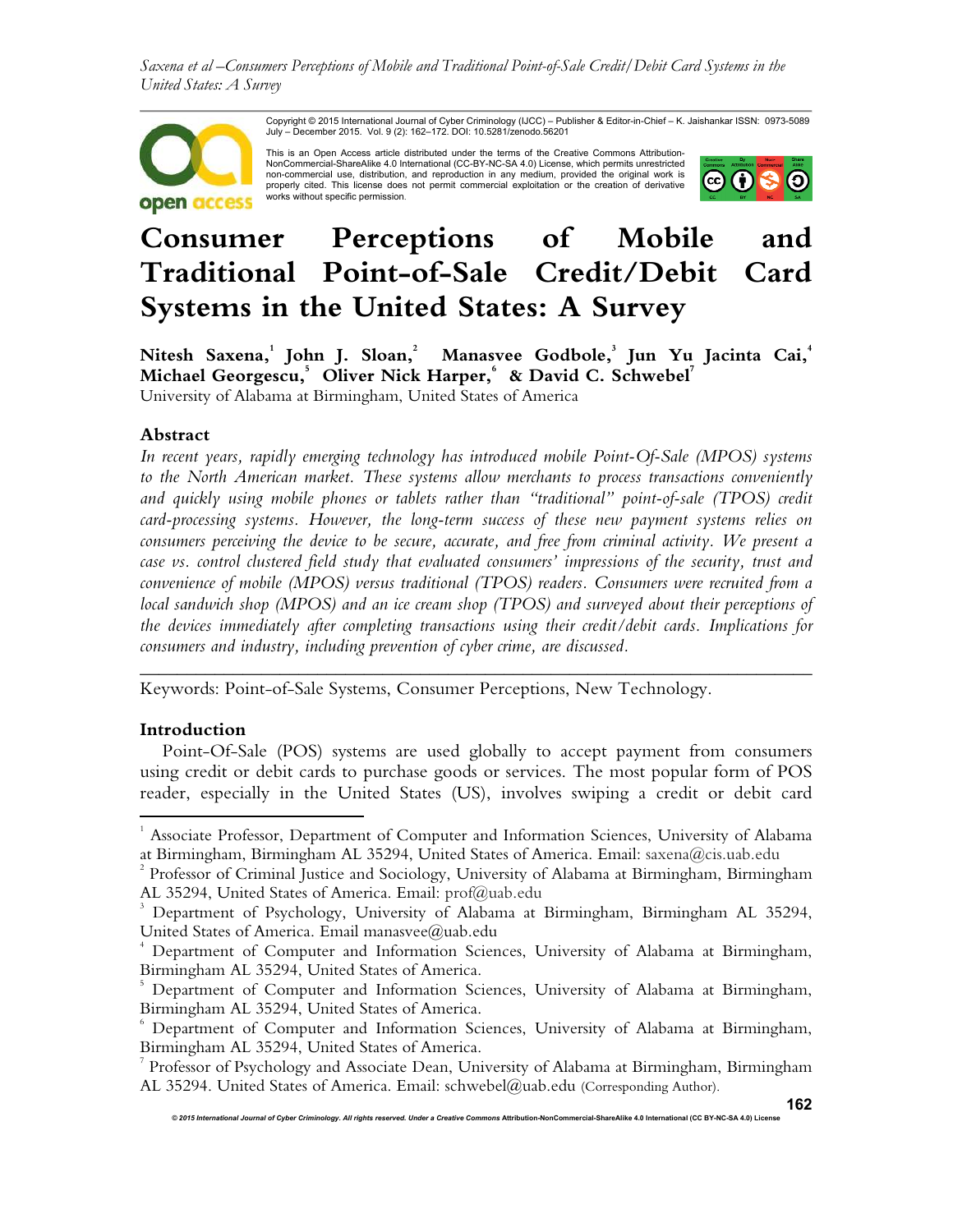

through a magnetic scanner (Smart Card Alliance, 2011). This "traditional" POS (TPOS) system requires a dedicated, standalone card reader deployed solely for the purpose of processing transactions using credit/debit cards. Such systems have been used for many years and most consumers are familiar with them.

Recently, a new POS system was introduced to the market, the mobile POS (MPOS) system (Johnson, 2012). Manufactured by several venders, including Square®, Intuit GoPayment® and Paypal Here®, MPOS systems take two forms. One type, hardwarebased MPOS systems, consists of a small reader that plugs into a mobile device such as a smart phone or tablet. Consumers swipe their credit/debit cards through the device to make a payment. Merchants typically use the mobile device not just to accept payments but also for various other personal or business purposes. Payments are processed through software apps stored on the device. The other type of MPOS system is software based and usually requires manual entry of card information onto the phone or tablet. In some cases, the merchant can photograph the credit/debit card instead of entering data found on the card (www.card.io).

A large body of research suggests consumers may have anxiety, fear, or concern about their personal safety and security when using new technology, especially when they are sharing personal or secure information such as credit or debit card numbers using that technology (Liu, 2012; Meuter et al., 2003; Perea y Monsuwé, Dellaert, & de Ruyter, 2004). Such anxiety was reported by consumers, for example, when making Internetbased credit card purchases a decade ago (Perea y Monsuwé et al, 2004) and more recently in using self-service bank machines (Liu, 2012). Given recent mass media publicity about cyber-crime and the potential for personal data to be stolen electronically (e.g., Whitaker, 2014), MPOS systems may introduce particular concern about crime victimization among consumers for several reasons. These include: (a) the electronic devices are used for multiple purposes by merchants, including personal matters, which may introduce greater risk of consumer information being stolen or misused; (b) they are small, mobile devices connected wirelessly and often insecurely to the Internet, which may raise fear of ready access by criminals to personal information; (c) third-party apps are both easily and typically stored on MPOS host devices and may contain malware; and (d) credit card theft has been featured prominently by national US media outlets in recent years.

Given the rapid increase recently in the use of MPOS systems, the potential for high levels of consumer anxiety about crime victimization while using them based on research with similar technologies, and the dearth of empirical research on consumer anxiety about crime and personal security surrounding MPOS systems and the implications of that anxiety for industry, this study was designed to evaluate consumer fear, anxiety, and discomfort using MPOS devices at local merchants. Specifically, we tested four hypotheses: (a) consumers will generally feel comfortable using either MPOS or TPOS systems, but (b) consumers will report less concern using TPOS systems than with using MPOS systems; (c) consumers will report greater trust in TPOS systems over MPOS systems; and (d) consumers will find TPOS systems as convenient as MPOS systems. To test these hypotheses, we conducted a clustered case vs. control survey research study. Consumers making purchases at two small businesses, an ice cream shop that used a TPOS reader and a sandwich shop that used an MPOS reader, were surveyed.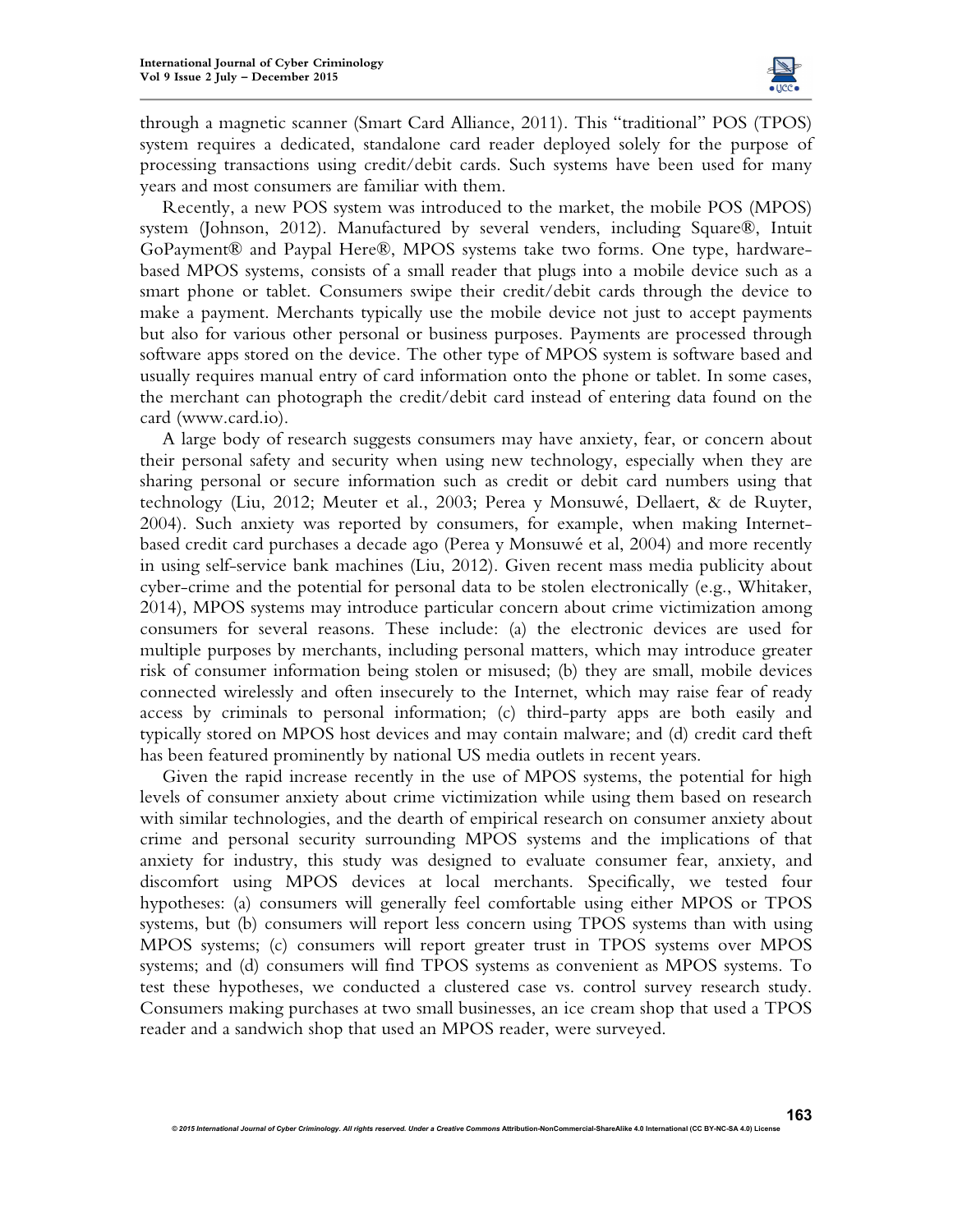*Saxena et al –Consumers Perceptions of Mobile and Traditional Point-of-Sale Credit/Debit Card Systems in the United States: A Survey* 

## **Methods**

#### *Research Sites*

Study sites were selected to meet the following criteria: (a) large and diverse consumer population, (b) high levels of consumer traffic during peak hours, (c) located geographically (< 5 miles) to our campus to ease data collection, and (d) served a clientbase that included many non-university-affiliated consumers. We also sought businesses that appeared to be similar in physical size, in customer base (age, gender, race/ethnicity, wealth), that had a high proportion of sales completed using credit/debit cards rather than cash, and were willing to cooperate with our research project. Following a selective process that involved creating a list of potential sites, discretely visiting each to observe customers and customer behavior at length, and then writing letters to our target businesses asking for permission to conduct our study at their location, the owners of an ice cream shop and a sandwich/wrap shop agreed to participate in the research. Both sites included about 10 tables for eating. One used TPOS and the other MPOS for credit and debit card sales. We offered a \$500 honorarium each to the shops for their cooperation.

The TPOS device used at the ice cream shop was the Lipman reader (Nurit 2085) and the MPOS device used at the sandwich shop was a Square reader running the Square Register app 3.2.2 and connected to an iPad 2 (via audio jack), a hardware-type MPOS device. Figure 1 shows photographs of both devices.

## **Figure 1: Photographs of the POS devices used in the study**



*(a): Traditional reader (TPOS)* 



*(b): Mobile reader (iPad + Square) (MPOS)*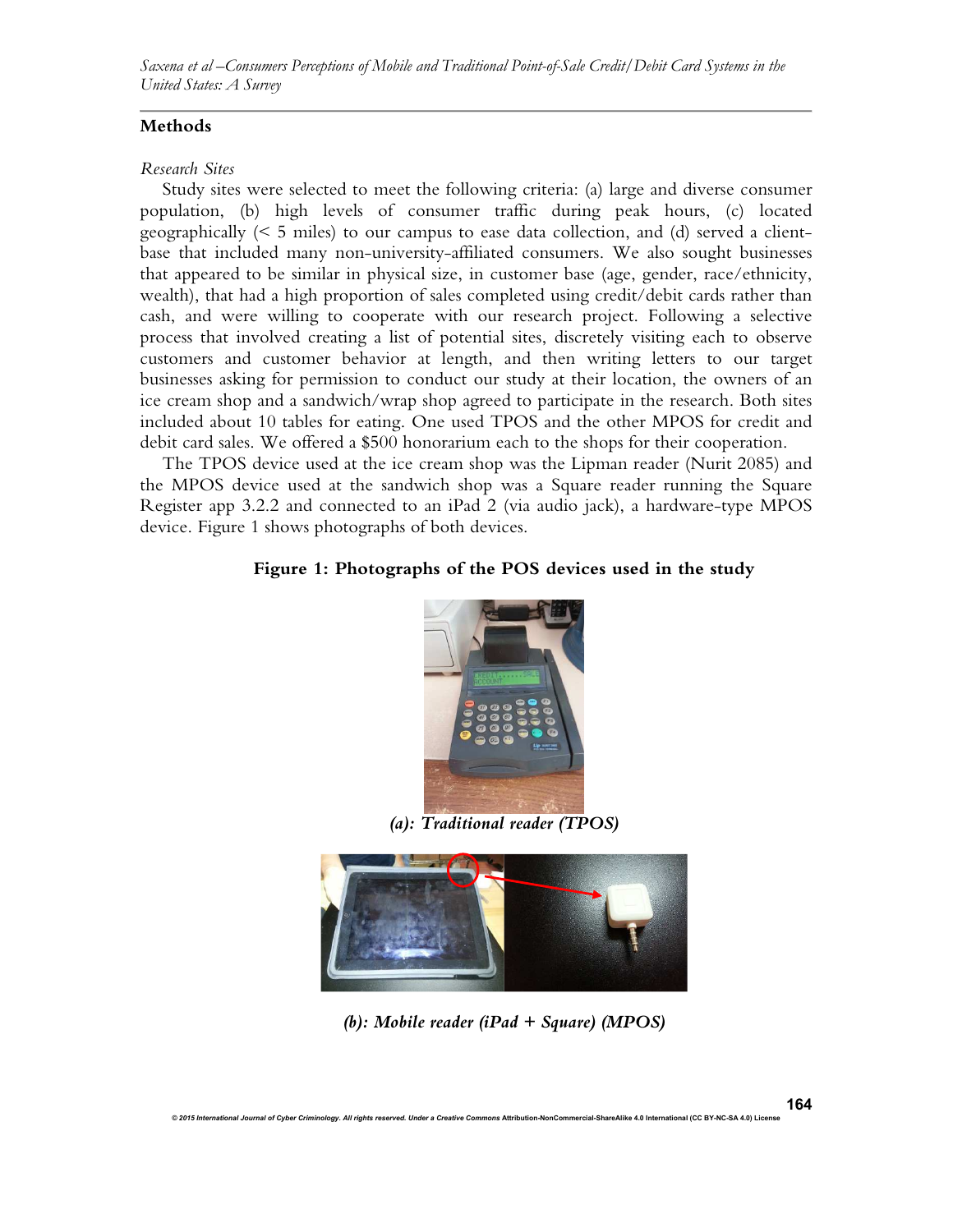

# *Protocol*

Data were collected during peak business hours (Wednesday through Friday lunch hours at the sandwich shop and Wednesday through Saturday afternoons at the ice cream shop). Research assistants approached all adult customers at each study site who used a credit or debit card to make purchases during the pre-selected study hours. Participants were approached immediately following their purchase and given an information sheet about the study. They were permitted to ask questions. Those that provided signed informed consent to participate then completed a paper-and-pencil survey on-site. Most participants completed the survey in about 5-10 minutes. Participants were given a \$5.00 cash incentive for their time. All study protocols were approved by the university IRB.

*Participants*

|                                                    | <b>TPOS</b>   | <b>MPOS</b>   |  |  |  |  |  |
|----------------------------------------------------|---------------|---------------|--|--|--|--|--|
|                                                    | $(N=62)$      | $(N=113)$     |  |  |  |  |  |
| Variable                                           | Percent (n)   | Percent (n)   |  |  |  |  |  |
| Age                                                | $M = 32.49$ ; | $M = 37.08$ , |  |  |  |  |  |
|                                                    | $SD = 13.58$  | $SD = 12.33*$ |  |  |  |  |  |
|                                                    | $n = 61$      | $n = 111$     |  |  |  |  |  |
| $18-30$ years                                      | 53.3 (32)     | 38.7 (43)     |  |  |  |  |  |
| $31-50$ years                                      | 36.7(22)      | 45.9(51)      |  |  |  |  |  |
| $> 51$ years                                       | 10.0(6)       | 15.3(17)      |  |  |  |  |  |
| <b>Sex</b>                                         |               |               |  |  |  |  |  |
| Female                                             | 74.0 (45)     | 60.0(67)      |  |  |  |  |  |
| Male                                               | 26.0(16)      | 40.0(44)      |  |  |  |  |  |
| Race                                               |               |               |  |  |  |  |  |
| White                                              | 77.0(44)      | 80.2 (89)     |  |  |  |  |  |
| African American                                   | 6.6(4)        | 10.8(12)      |  |  |  |  |  |
| Other                                              | 16.4(10)      | 9.0(10)       |  |  |  |  |  |
| <b>Highest Education Completed</b>                 |               |               |  |  |  |  |  |
| High School                                        | 19.7(12)      | 11.6(13)      |  |  |  |  |  |
| College                                            | 24.6(15)      | 19.6(22)      |  |  |  |  |  |
| Graduate School                                    | 55.7 (34)     | 68.8 (77)     |  |  |  |  |  |
| <b>Annual Family Income</b>                        |               |               |  |  |  |  |  |
| $<$ \$25,000                                       | 7.0(4)        | 5.4 $(6)$     |  |  |  |  |  |
| $$25,001 - $55,000$                                | 19.3(11)      | 20.7(23)      |  |  |  |  |  |
| \$55,001-\$85,000                                  | 10.5(6)       | 39.1 $(35)**$ |  |  |  |  |  |
| $\geq$ \$85,001                                    | 63.2(36)      | 38.7 (43)     |  |  |  |  |  |
| * $t = 2.25$ (p < .05); ** $x^2 = 13.49$ (p < .01) |               |               |  |  |  |  |  |

# **Table 1. Descriptive Analysis of TPOS and MPOS Survey Group Participants**

A total of 62 participants completed the TPOS survey at the ice cream shop and 113 participants completed the MPOS survey at the sandwich shop. Descriptive data about the two samples appears in Table 1. As shown, the two samples were similar in most respects. Statistical analyses to compare the two samples on demographic characteristics revealed just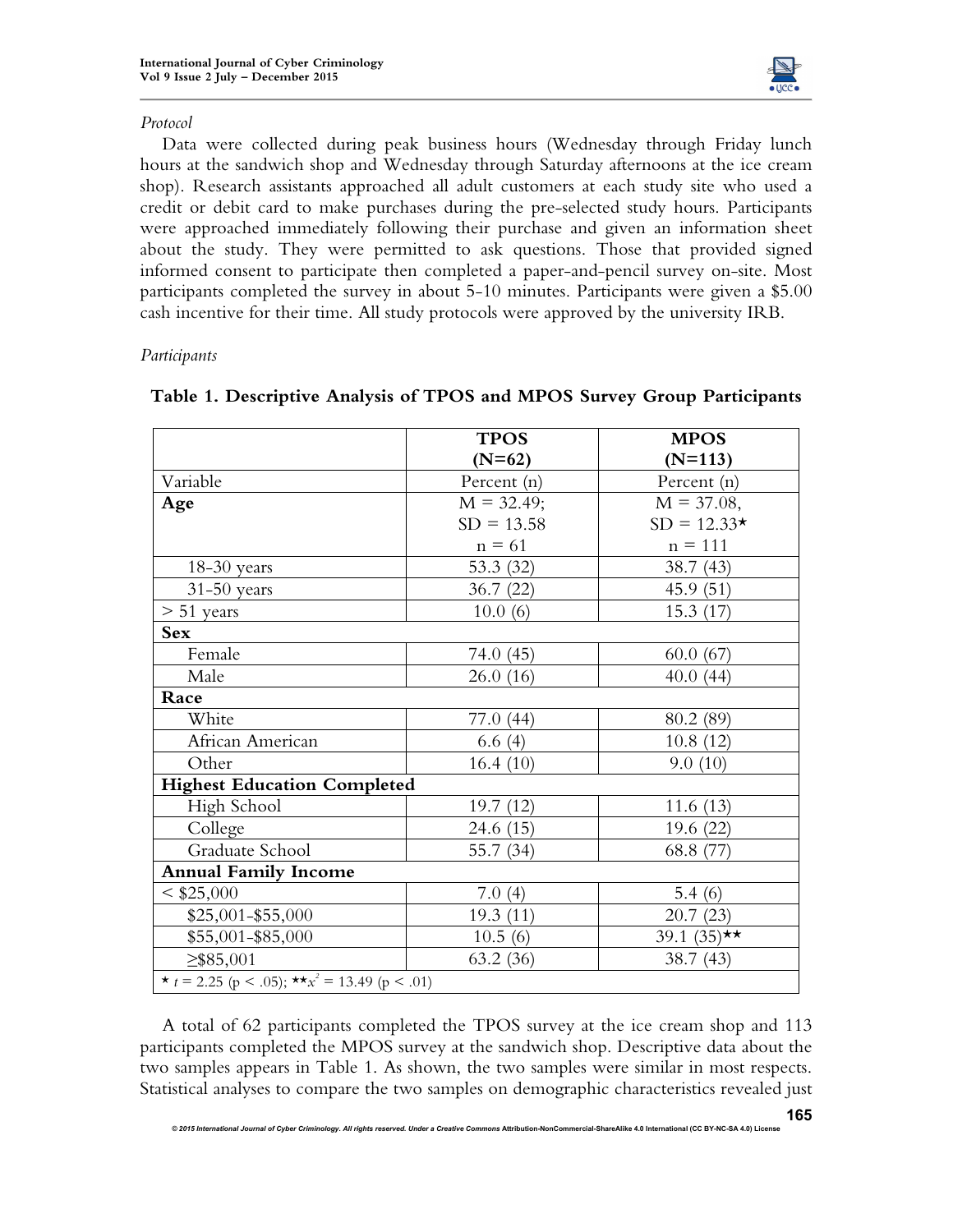two differences. The TPOS sample ( $M = 32.49$  years, SD = 13.58) was slightly younger than the MPOS sample ( $M = 37.08$ ,  $SD = 12.33$ ),  $t(173) = 2.25$ ,  $p \le .05$ , and the TPOS sample had slightly more (63%) individuals in the highest income bracket (\$85,001 and over) and slightly fewer in the next income bracket lower (11%; \$55,001-85,000) than the MPOS sample (39% in highest income bracket and 39% in next bracket lower),  $x^2 =$ 13.49,  $p < .01$ .

#### *Measures*

Participants at the ice cream shop completed a two-part survey and participants at the sandwich shop completed a three-part survey. The first part of both surveys contained items addressing perception of the POS system encountered at the study sites. Each item was answered on an 11-point scale, responses to the items were coded such that a lower score represented a positive response and higher scores a negative.

The MPOS survey contained 7 items as Part II. Five of these items asked respondents to compare their confidence in MPOS readers with their confidence in TPOS readers typically used at major retailers and eateries in the area, such as Walmart and McDonald's. Given the relevance of personal physical space to anxiety (Dosey & Meisels, 1969), a sixth item asked respondents how comfortable they were being in close physical proximity to the merchant's iPad. Foreseeing future use more broadly of MPOS systems, the final item related to perceptions about using the MPOS system themselves to *accept* payments, for example, if the respondent was hosting a garage sale. All responses were again on an 11 point scale and were reverse coded as needed so all scores on the lower end of scale indicated a strongly positive response to the item. Both surveys concluded with a short set of 5 items assessing demographic characteristics (Part III in MPOS, Part II in TPOS).

## *Data Analysis Plan*

Data analysis occurred in three steps. First, we examined descriptive and comparative data on the 13 identical survey items presented to both groups. Because responses were highly skewed, nonparametric Mann-Whitney U tests were used to compare the groups. Second, principal components analysis (PCA) was used to collapse the 13 items into meaningful constructs. Three constructs emerged and descriptive and comparative data were computed between the three constructs. Again distributions were skewed and Mann-Whitney U was used to compare the groups. Last, descriptive data from the survey items administered only to the MPOS group were considered.

#### **Results**

Table 2 presents descriptive and nonparametric analyses comparing responses to the 13 identical survey items across the two groups. Two observations from the analyses in Table 2 are especially noteworthy. First, as hypothesized, responses for all the items consistently fell at the low end of the scale  $($  < 3.0) in both groups, indicating generally positive feelings about both TPOS and MPOS devices. Second, there was a consistent trend for mean responses by MPOS members to be higher than those of TPOS members, indicating that participants perceived the TPOS device to be more safe, trustworthy, efficient, and resistant to failure than the MPOS device. Nine of the 13 item differences reached traditional levels of statistical significance between groups.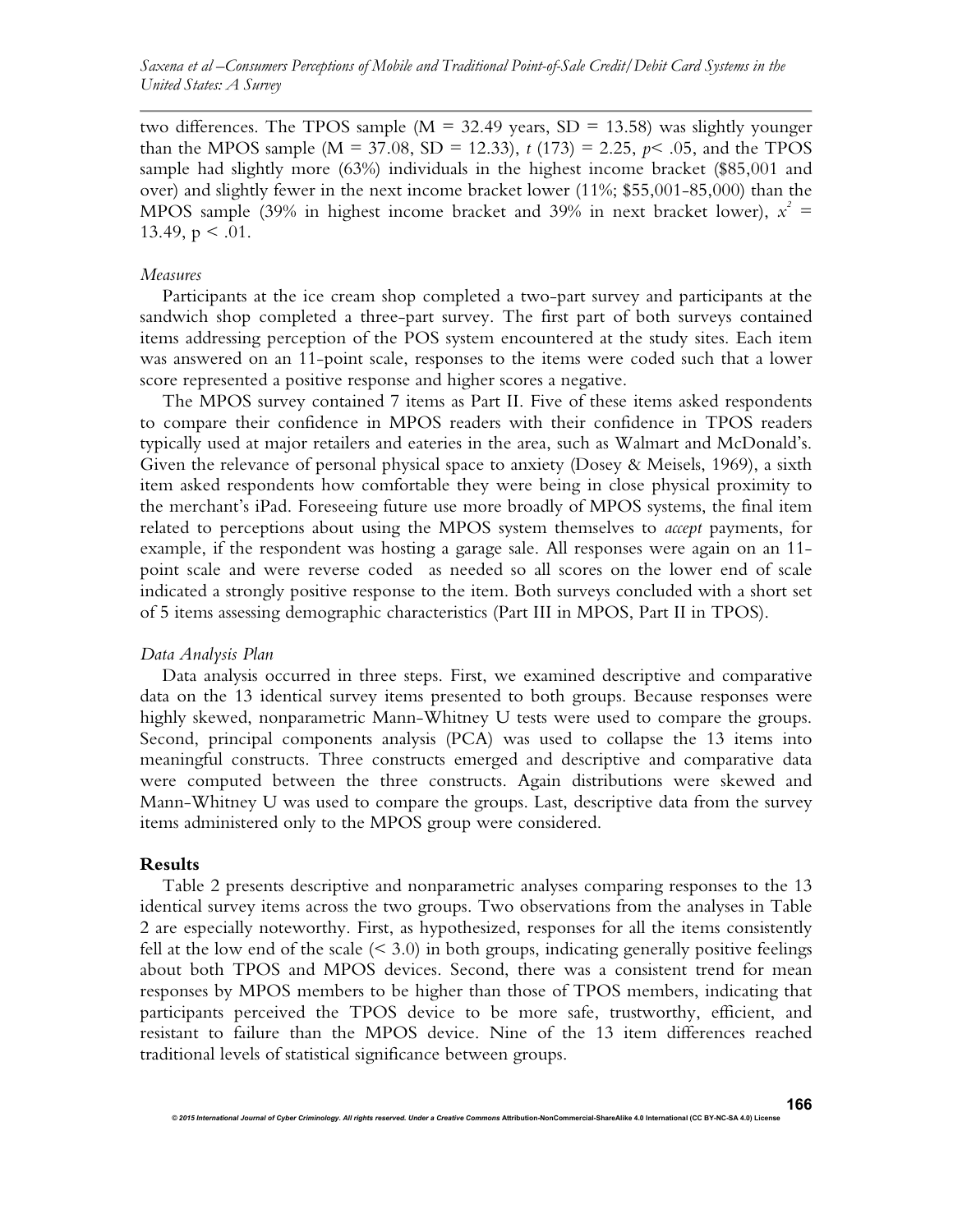

Given the number of comparisons made and the impression based on face validity that distinct theoretical constructs might underlie the items, Principal Components Analysis was used to detect underlying factors within the survey instrument. Using PCA with Varimax rotation and Kaiser Normalization, we found evidence for three such components based on Eigenvalues of > 1 (See Table 3). The three components explained 68% of the total variance and were labeled Concern, Trust, and Convenience.

|  | Table 2. Mean Differences in 13 Identical Survey Item Responses by TPOS and |                                |  |  |  |
|--|-----------------------------------------------------------------------------|--------------------------------|--|--|--|
|  |                                                                             | <b>MPOS Group Participants</b> |  |  |  |

| <b>Survey Item</b>                                     | <b>TPOS</b><br>Mean<br>(SD) | <b>MPOS</b><br>Mean<br>(SD) | Mann-<br>Whitney U<br>Coefficient<br>(n) |
|--------------------------------------------------------|-----------------------------|-----------------------------|------------------------------------------|
| How long transaction took ( $0 =$ very short;          | 0.73                        | 0.89                        | $-0.64$                                  |
| $10 = \text{very long}$                                | (.908)                      | (1.78)                      | (175)                                    |
| How likely reader fail ( $0 =$ very unlikely; 10       | 2.03                        | 3.04                        | $2.25*$                                  |
| $=$ very likely)                                       | (2.21)                      | (2.94)                      | (174)                                    |
| How easy is reader to use $(0 = \text{very easy}; 10)$ | 0.50                        | 0.90                        | 0.94                                     |
| $=$ extremely hard)                                    | (.864)                      | (1.97)                      | (174)                                    |
| How secure is reader ( $0 =$ very secure; 10           | 1.05                        | 2.16                        | $3.90***$                                |
| $=$ very insecure)                                     | (1.46)                      | (2.06)                      | (174)                                    |
| How anxious using reader ( $0 =$ not at all            | 1.37                        | 1.94                        | $2.87**$                                 |
| anxious; $10 =$ extremely anxious)                     | (2.69)                      | (2.43)                      | (174)                                    |
| How worried using reader ( $0 = not$                   | .84                         | 1.95                        | $3.53***$                                |
| worried; $10$ = extremely worried)                     | (1.60)                      | (2.51)                      | (174)                                    |
| How vulnerable feel using reader ( $0 = not$           | 1.13                        | 2.47                        | $3.81***$                                |
| vulnerable; $10 =$ very vulnerable)                    | (1.87)                      | (2.76)                      | (174)                                    |
| How likely credit card info stolen using               | 2.05                        | 3.14                        | $2.72**$                                 |
| reader (0 = extremely unlikely; $10 =$                 | (1.80)                      | (2.56)                      | (174)                                    |
| extremely likely)                                      |                             |                             |                                          |
| How likely to use reader again ( $0 =$                 | 0.95                        | 1.39                        | 1.92                                     |
| extremely likely; $10 =$ extremely unlikely)           | (2.00)                      | (2.30)                      | (174)                                    |
| How likely use reader for $\lt$ \$50 purchase (0       | 0.87                        | 1.00                        | 1.56                                     |
| $=$ extremely likely; $10 =$ extremely unlikely)       | (61)                        | (1.68)                      | (173)                                    |
| How likely use reader for $> $50$ purchase (0)         | 1.27                        | 2.44                        | $3.11**$                                 |
| $=$ extremely likely; $10 =$ extremely unlikely)       | (2.39)                      | (2.94)                      | (174)                                    |
| How likely use reader if self-swipe $(0 =$             | .92                         | 1.45                        | $2.48*$                                  |
| extremely likely; $10 =$ extremely unlikely)           | (2.13)                      | (2.12)                      | (173)                                    |
| How likely tell friends reader is secure( $0 =$        | 1.79                        | 2.63                        | $2.61**$                                 |
| extremely likely; $10 =$ extremely unlikely)           | (2.39)                      | (2.54)                      | (175)                                    |
| * p < .05; ** p < .01; *** p < .001                    |                             |                             |                                          |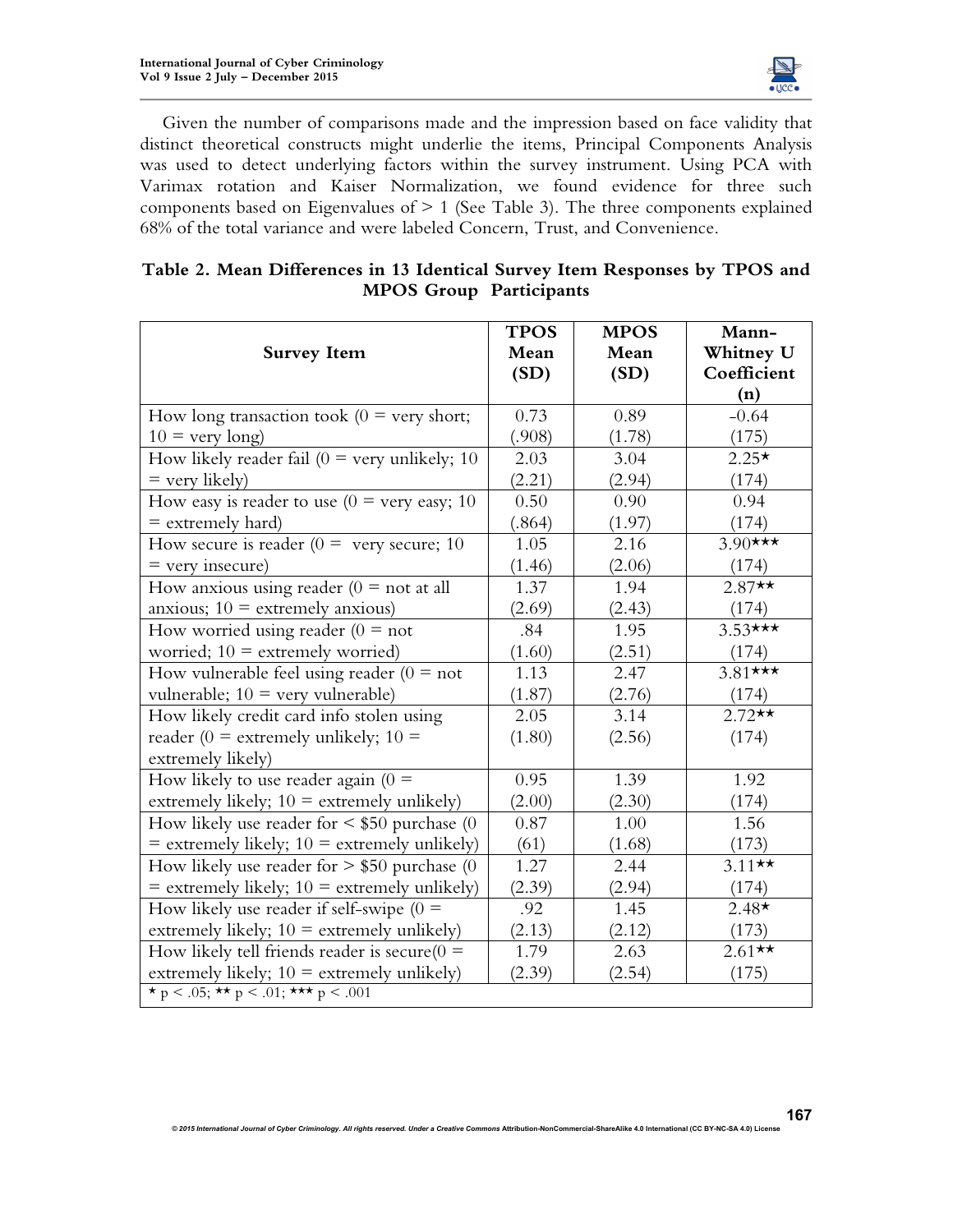|                                                                                                          | Factor               |                    |             |  |
|----------------------------------------------------------------------------------------------------------|----------------------|--------------------|-------------|--|
| <b>Survey Item</b>                                                                                       | Concern <sup>ª</sup> | Trust <sup>b</sup> | Convenience |  |
| How vulnerable feel using reader                                                                         | 0.877                | 0.124              | 0.286       |  |
| How worried about using reader                                                                           | 0.832                | 0.180              | 0.276       |  |
| How likely credit card info stolen using                                                                 | 0.788                | 0.136              | $-0.046$    |  |
| reader                                                                                                   |                      |                    |             |  |
| How anxious using reader                                                                                 | 0.656                | 0.223              | 0.220       |  |
| How likely tell friends reader is secure                                                                 | 0.630                | 0.260              | 0.021       |  |
| How secure is reader                                                                                     | 0.593                | 0.191              | 0.498       |  |
| How likely use reader in purchase $\leq$ \$50                                                            | 0.096                | 0.827              | 0.061       |  |
| How likely use reader if self-swipe                                                                      | 0.284                | 0.786              | 0.106       |  |
| How likely use reader in future                                                                          | 0.134                | 0.786              | 0.187       |  |
| How likely use reader in purchase $> $50$                                                                | 0.311                | 0.774              | 0.018       |  |
| How long did transaction take                                                                            | 0.082                | 0.101              | 0.857       |  |
| How easy was reader to use                                                                               | 0.238                | 0.221              | 0.831       |  |
| How likely is reader to fail                                                                             | 0.122                | $-0.014$           | 0.742       |  |
| Eigenvalue = $5.48$ ; Eigenvalue = $1.84$ ; Eigenvalue = $1.48$ . Factors explain 68% of total variance. |                      |                    |             |  |

# **MPOS Survey Items Table 3. Principal Components Analysis of 13 Identical TPOS and**

**Table 4. Mean Differences in Concern, Trust, and Convenience Scales by TPOS and MPOS Group Membership** 

| Scale                         | Group       | Mean (SD)  | Mann-Whitney U<br>Coefficient<br>(n) |
|-------------------------------|-------------|------------|--------------------------------------|
| Concern Scale (6 items)       | <b>TPOS</b> | 1.37(1.51) | $3.77***$                            |
| $(\alpha = 0.87)$             | <b>MPOS</b> | 2.38(1.93) | (171)                                |
| Trust Scale (4 items)         | <b>TPOS</b> | 1.03(1.69) | $2.28*$                              |
| $(\alpha = 0.84)$             | <b>MPOS</b> | 1.57(1.93) | (170)                                |
| Convenience Scale (3 items)   | <b>TPOS</b> | 1.09(0.97) | 1.39                                 |
| $(\alpha = 0.83)$             | <b>MPOS</b> | 1.63(1.90) | (171)                                |
| $\star p$ < .05; *** p < .001 |             |            |                                      |

We next created scales for the Concern, Trust, and Convenience constructs by aggregating items that loaded onto each construct. Concern consisted of 6 items, while Trust consisted of 4 items, and Convenience 3 items. All three had strong internal reliability (Cronbach's  $\alpha$  > 0.80). As shown in Table 4, Mann-Whitney U test comparisons between the groups replicated the pattern on individual survey items and indicated participants had generally positive impressions of both systems, but somewhat greater perceived concern with (Mann-Whitney  $U = 3.77$ ,  $p < .001$ ) and mistrust of (Mann-Whitney  $U = 2.28$ ,  $p \le 0.05$ ) the MPOS device compared to the TPOS device. The comparison on the aggregated convenience component between the two groups was not significant (Mann-Whitney  $U = 1.39$ ).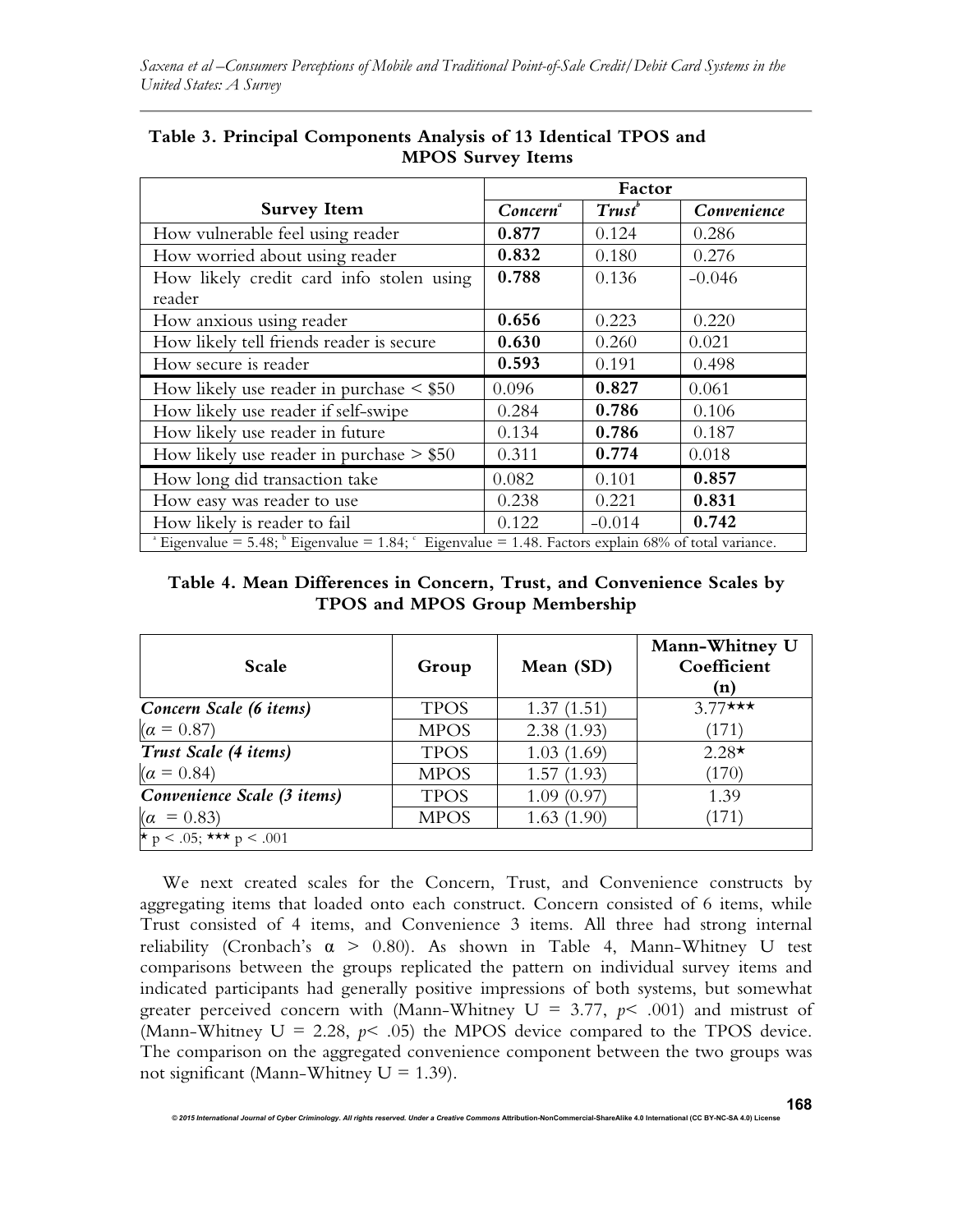

| Item                                                                                                                                        |            |  |  |
|---------------------------------------------------------------------------------------------------------------------------------------------|------------|--|--|
| How comfortable using MPOS to receive self-payments? (0<br>$=$ very<br>comfortable, $10 = \text{very unconfortable}$                        | 3.31(3.66) |  |  |
| How comfortable being close to MPOS reader (merchant's personal device)?<br>$(0 = \text{very comfortable}, 10 = \text{very unconfortable})$ | 3.31(3.66) |  |  |
| (Compared to TPOS)                                                                                                                          |            |  |  |
| How confident that MPOS protects card information? ( $0 =$ very confident, 10<br>$=$ not confident at all)                                  |            |  |  |
| How confident MPOS efficiently processes transactions? ( $0 =$ very confident,<br>$10 =$ not confident at all)                              |            |  |  |
| How confident MPOS saves time? ( $0 = \text{very confident}$ , $10 = \text{not confident}$ at<br>all)                                       | 2.50(2.28) |  |  |
| How confident MPOS provides good documentation of transactions? ( $0 =$<br>very confident, $10 =$ not confident at all)                     |            |  |  |
| How confident MPOS processes transactions without failure? ( $0 = \text{very}$ )<br>confident, $10 = not confident$ at all)                 | 3.75(2.43) |  |  |

# **Table 5. Analysis of "MPOS Only" Survey Items**

Our last analytic step was to examine descriptive data from the portion of the survey administered only to the MPOS portion of the sample. Results of that analysis appear in Table 5. Three items – good documentation, process transactions without failure, and protecting card information – yielded mean responses greater than 3.70, indicating the sample had some concern in those domains. Participants felt the least confidence ( $M =$ 4.41,  $SD = 2.21$  in the domain of whether MPOS readers could protect card information compared to TPOS readers, reinforcing other findings that indicate some reluctance and concern about MPOS reader usage among the sample.

## **Discussion and Conclusion**

As hypothesized, consumers in our study were generally comfortable using both the MPOS and TPOS systems, but expressed somewhat less concern and greater trust in the TPOS system. Participants generally found both systems to be convenient. These results generally correspond to those found in previous studies of consumer anxiety with and mistrust of new technologies (Liu, 2012; Meuter et al., 2003; Perea y Monsuwé et al., 2004) and imply merchants should demonstrate some caution in using MPOS in the US marketplace too quickly, given mixed consumer confidence about security and crime. This cautionary tale for industry may be particularly important given our findings regarding consumers' perceived risk of fraud or identity theft victimization when using MPOS and TPOS systems.

Importantly, our sample was comprised only of individuals who had just completed a transaction using the system in question; a broader consumer population may have shown even greater caution and concern about crime victimization. Further, such consumer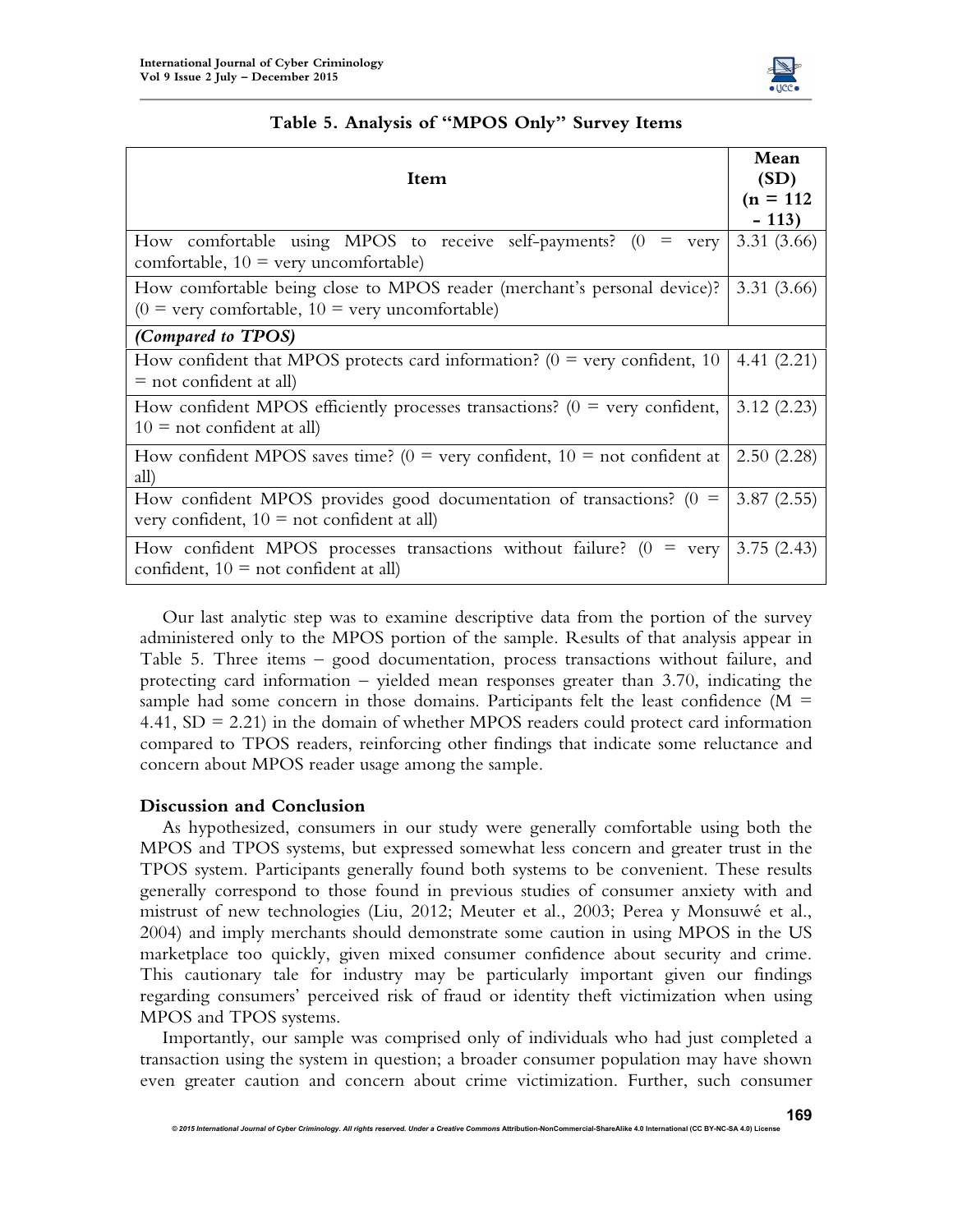perceptions represent valid concerns, as the likelihood of theft or malicious activity which may compromise consumers' credit card information is potentially higher with MPOS devices than with TPOS devices (Frisby, Moench, Recht, &Ristenpart, 2012). A malicious application (malware) on mobile phones may sniff card information soon after a card is swiped through the hardware reader (Felt, Finifter, Chin, Hanna, & Wagner, 2011; Frisby et al., 2012). Recent media reports about identity thefts have fueled such anxiety among consumers (Rosenblum, 2014). Related technology, such as the Near Field Communication based payment system, has struggled to succeed in the US partly due to consumers' privacy and security concerns (Geiger, 2011).

Beyond the validity of the consumers' concerns about crime victimization, we offer three other explanations that might contribute to consumers' comparative mistrust and anxiety about using MPOS systems compared to TPOS. First, past experience using TPOS may invoke higher levels of consumer confidence in MPOS compared to new and less familiar readers (Turner, Kitchenham, Brereton, Charters, & Budgen, 201).Sometimes called the "halo effect," consumer comfort with the familiar has been well demonstrated. (e.g., Beckwith, Kassarjian, & Lehmann, 1978). Second, TPOS readers are standalone devices used solely for the purpose of card reading, whereas MPOS readers are connected to devices such as tablets that may also be used also for other purposes, both personal and business. Although MPOS reader device vulnerabilities exist (Frisby et al., 2012), consumers may perceive reduced security regarding tablets given the rampant publicity about and presence of mobile device malware (Felt et al., 2011). Third, MPOS transactions often do not provide a printed receipt, including at the site in our study. This creates a situation of no "proof of purchase" that may undermine consumers' perceptions of security. A similar effect has been observed in other payment systems, such as mobile branchless banking (Panjwani, Ghosh, Kumaraguru, & Singh, 2012).

In an ecologically-valid between-subjects survey research study, we found that consumers using credit or debit cards are generally fairly comfortable with both MPOS and TPOS systems, but expressed somewhat greater concern with and mistrust of MPOS systems compared to TPOS systems. These results have implications for consumer behavior and merchant practices and are in need of continued study as technologies for credit/debit card payments are implemented in the US and globally.

## **Limitations and Future Directions**

Our study was conducted in a field setting, offering excellent ecological validity by surveying participants immediately after completing financial transactions using TPOS or MPOS readers. This methodology offers several strengths. One is recency of recall of emotions, feelings, and moods (Reis & Judd, 2000): participants completed questionnaires immediately after completing the financial transaction. A second strength of this methodology is the amelioration of negative factors generally associated with laboratory studies such as the Hawthorne effect, where participants' behavior in a laboratory-based study may change given they know they are being observed (McCarney et al., 2007). Third, we were able to follow the same study protocol with both the TPOS and MPOS participant groups.

Collecting ecologically valid data in field settings also introduces methodological limitations. Although the two samples were demographically similar, they were not identical. The settings also were not identical. Although similar in size, the simple matter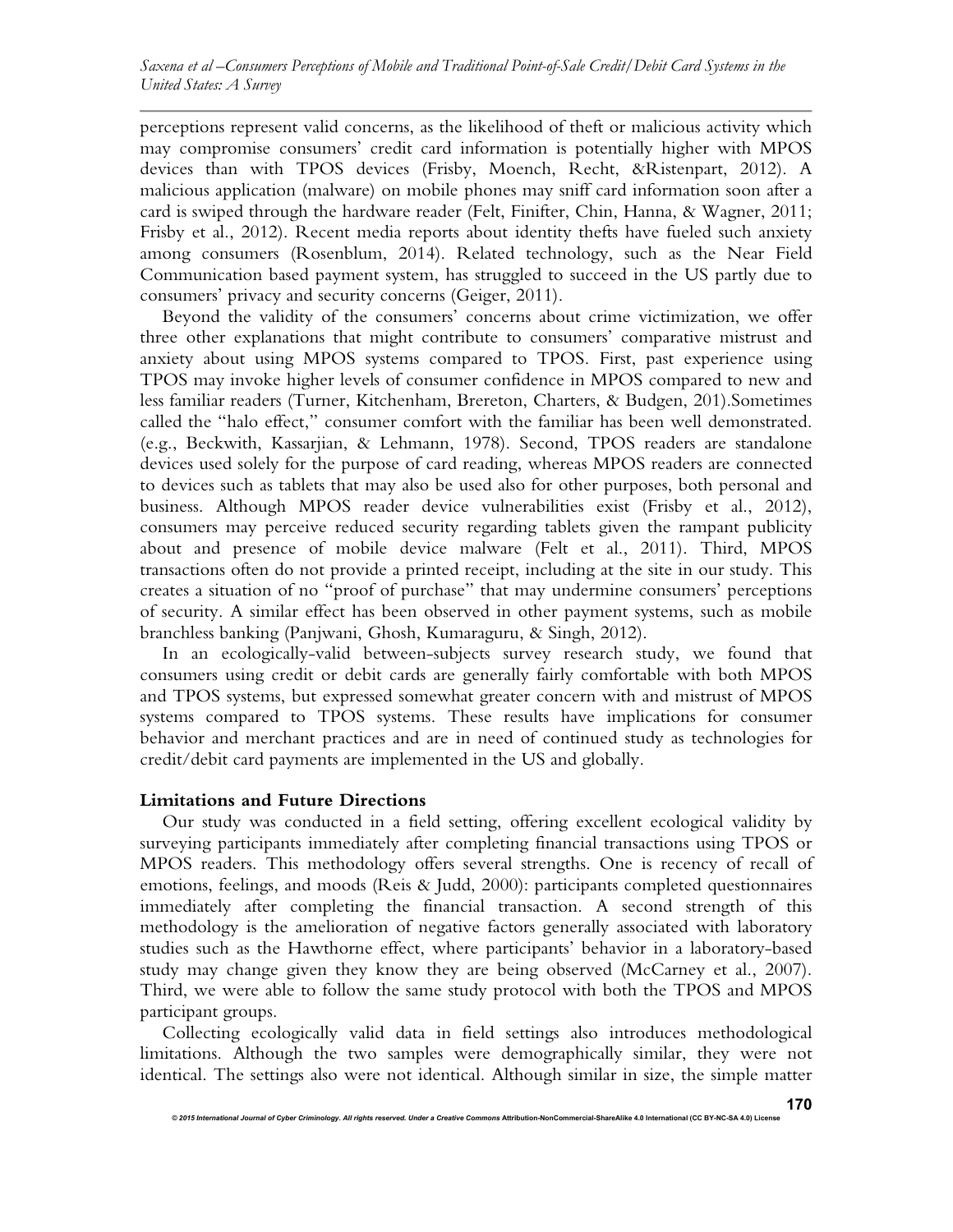

of ordering and eating ice cream versus luncheon sandwiches may cause different responses or emotions for respondents. Our samples also were not random and included only consumers who paid for their product using credit or debit cards.

Other study limitations stem from the types of businesses we examined. Most participants made low-cost  $(5, 15)$  purchases and may have perceived minimal risk from use of a credit card or debit card for such a small purchase. Further, the participants we sampled may use credit and debit cards routinely, creating a perceived sense of normalcy couched in an awareness that if card fraud were to occur, card issuers or retailers would typically reimburse consumers for their losses (FDIC, 2014).

Our findings open several avenues for future research. A large-scale multi-site evaluation of consumer perceptions of mobile POS systems would be a natural extension. Such an evaluation may allow detailed assessment of whether demographic characteristics, such as consumer age, gender, family income, or race/ethnicity, have impact on consumers' impressions of mobile POS systems compared to traditional POS systems. Our study was not designed to test such effects and may have been under-powered to do so, but exploratory post-hoc analyses revealed no statistically significant effects in this regard.

It would be interesting also to compare consumer perceptions of mobile POS readers that are connected to a smart phone (e.g., an iPhone) versus a tablet (e.g., an iPad), given that smart phone-connected readers are also becoming popular and may introduce different impressions for consumers. One small study conducted for a magazine compared the usability of the two approaches, but did not explore consumers' concerns and trust associated with them (Morgenstern, 2010).

A third interesting future direction would be to compare different types of mobile POS readers – hardware-based and software-based (involving manual card entry and camera snapshot) – as perceived by the consumers. Finally, our study captured typical TPOS/MPOS transactions at small businesses. Though transactions were not necessarily "high-risk," the goal of this study was to quantify user's perceptions in "ordinary" common use scenarios. Future research may examine consumer perceptions in "high-risk" scenarios such as individual merchants at garage sales, community sites, festivals, and so on.

Methodologically, we chose a clustered between-subjects design. Future work might consider other methodologies such as a between-subjects design at the same business where consumers are randomly placed in MPOS versus TPOS check-out lines, a withinsubjects research design where consumers make purchases at the same or different business using both systems and provide impressions, or simulation studies where participants undergo simulated purchases in either computer or live simulation role-plays.

#### *Acknowledgements*

*We thank the following: the owners of our two study sites, Jay Connor (Mountain Brook Creamery) and Sam Giffin (Roly Poly) for volunteering to participate in our research and allowing us to survey their customers; the staff members at the two sites for their assistance during the data collection process; and Anna Johnston (UAB Youth Safety Lab) for her guidance and participation throughout the data collection process. The research was supported in part by a faculty development grant from the UAB Center for Information Assurance and Joint Forensics Research (CIA|JFR).* 

#### **References**

Beckwith, N. E., Kassarjian, H. H., & Lehmann, D. R. (1978). Halo effects in marketing research: Review and prognosis. *Advances in Consumer Research, 5*, 465-467.